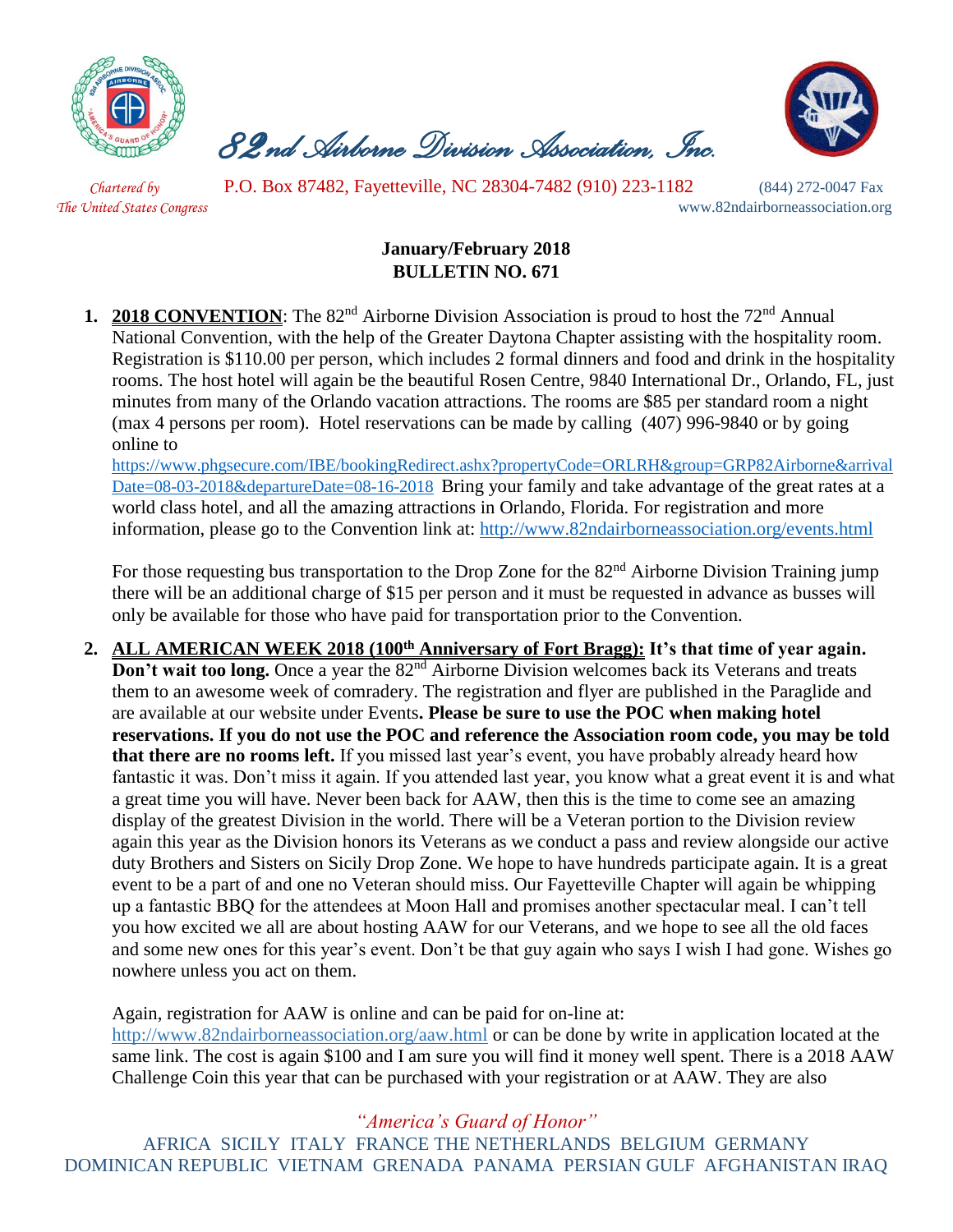



available for purchase on-line for those not attending AAW and you can have them shipped to you or those attending AAW can pay with your registration and pick them up when you arrive to register at AAW, thereby saving on postage. The Challenge Coin is available for viewing on our website so check it out.

**Auction Baskets**: During AAW this year, we will again be having nightly auctions at the main hospitality room. We are asking that at least one chapter per state, or the Chapters within a state combine to donate a basket that reflects the uniqueness of the state. Please include a list of the items in your basket. *Please notify National of your Chapter's participation so that we can plan accordingly*. Your support is greatly appreciated, and we are very thankful for the baskets we have received in the past. They have been a big hit and went a long way in supporting the Association.

**3. DONATIONS TO GENERAL FUND**: The Association continues to request donations for the General Fund. To make a donation simply go to:<http://www.82ndairborneassociation.org/index.html> and press the donate button in the upper right corner of the Association's Homepage or by mailing in to the National office.

Please help us to widen our support for our Active Duty Troopers by donating to the Association. Your support will greatly increase the Association's ability to support our Active Duty Troopers through the many programs we are trying to support for the Division, such as Holiday Troop Support, and the Division food locker. Please help the Association in supporting our 82<sup>nd</sup> Airborne Division Troops. . Thank you for your support.

- **4. 2018 NATIONAL OFFICERS & DIRECTORS TERM OF OFFICE**: Welcome to our 2018 National Officers and Directors. In accordance with the Association By-Laws, the 2018 National Officers and Directors assumed office on 1 January, and end their term on December 31<sup>st</sup>. Posted on our website is a listing of the 2018 National Association Officers and Directors for your continuity files. Please disseminate to Chapter members via all means of Chapter communications.
- **5. NATIONAL DIRECTOR NOMINATIONS:** If you want to help shape our Association then make a difference by running for National Director. Chapter nominations for National Directors must be received at the National office by 1 June 2018, either by mail or email. We will notify your Chapter when it is received. Chapter nominations must be certified by the Chapter Chairperson and must be in compliance with Article V of the Association By-Laws (By-Laws can be viewed at our website at : <http://www.82ndairborneassociation.org/forms-and-resources.html>

Nominations should include a brief description, 4-5 sentences, about the nominee. Please include the nominee's qualifications, past accomplishments, as well as what the nominee proposes to do for the Association, if elected.

The Active 82d Airborne Division Chapters elect their Military Directors and the 82d Airborne

## *"America's Guard of Honor"*

AFRICA SICILY ITALY FRANCE THE NETHERLANDS BELGIUM GERMANY DOMINICAN REPUBLIC VIETNAM GRENADA PANAMA PERSIAN GULF AFGHANISTAN IRAQ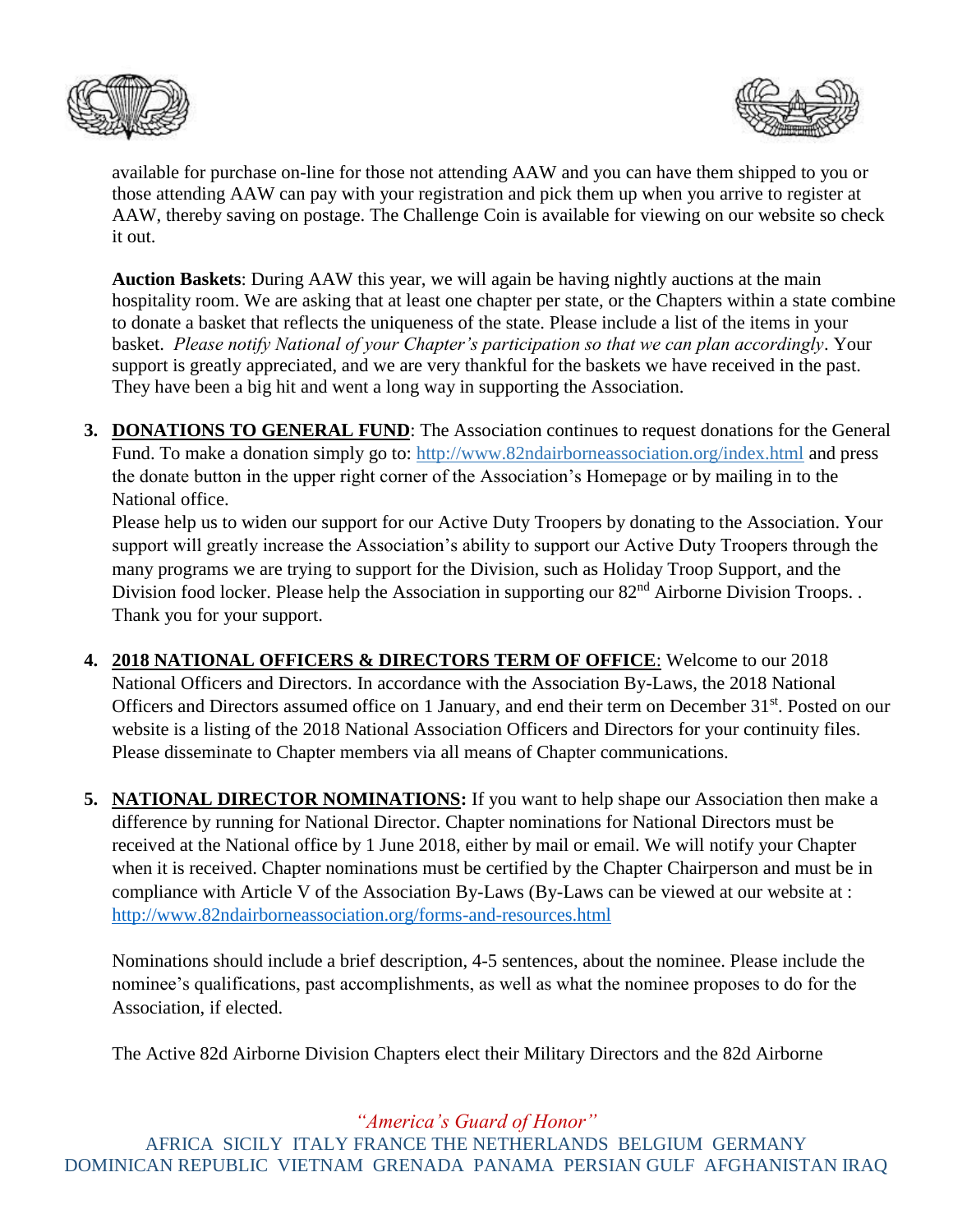



Division Commander will appoint the Division Department of Defense Liaison. This year six (6) Veteran Directors will be elected at the Convention and the following Veteran Directors will be Completing their term in office (\* indicates that the Director is eligible for nomination to a second 2 year term):

| *Victor Mitchell      | *Michael Oesch | *Gary Rezabek |
|-----------------------|----------------|---------------|
| <b>Steve Copening</b> | Larry Slavicek | Joseph Steen  |

**6. CHAPTER DELEGATES TO AAW AND 2018 CONVENTION**: *If you want the opportunity to have your Chapter's concerns addressed at the Delegates' meeting, you must send in your Chapter delegate certification form.* Chapter Officers are reminded to designate their Delegate(s) to attend AAW by 1 May 2018 and the Convention by 31 July 2018.

As outlined in Article IV, Section 6 of the Association By-Laws, the Association President can call a Delegates' meeting sixty (60) days in advance of the Convention date. In the past, Presidents have done this because there is ample time during AAW for the Delegates to discuss issues and formalize the presentation to be given to the Board of Directors during the Convention. The Delegates' meeting during the National Convention is to refresh everyone's memory and finalize the presentation. Delegates should be familiar with the Association and Education Fund By-Laws, Awards SOP, Convention SOP and National Bulletins, all of which is available on the Association website. If the Chapters have any issues, please submit a 2-3 sentence summary to the National Office by 1 May 2018. We will include these in the Delegates' agenda.

- **7. 2018 CHAPTER OFFICERS' REPORT**: Chapters have elections this time of year and elect new or re-elect current officers. Chapter Officers must be members in good standing and annual members must be current. *Please provide your 2018 Chapter Officer report, with current phone number and email addresses, to National as soon as possible* so that we can update our files and the Association website. *Please be sure to give your newly elected Chairman access to the Chapter email account.* If there are any problems with gaining access, please contact the National Office for assistance.
- *8.* **2017 & 2018 CHAPTER ACTIVITIES' REPORTS**: Per the Association By-Laws, "a report of the dates and places of all meetings and activities held or sponsored by the Chapter" throughout the 2017 year, and a "tentative" schedule of the Chapter's meetings and activities for 2018 should arrive at the National Headquarters by February 28, 2018. Thank you to those Chapters that have forwarded their reports. *These reports are not optional and are required annually by the IRS.*
- **9. POSTING CHAPTER EVENTS ON ASSOCIATION WEBSITE**: *Get your events out to the entire Association.* Please notify National of your Chapter's major one day events so that they can be posted on the Association website and Facebook page. Please submit your flyers to National so that they may be approved for posting. However, only events lasting 2 or more days will be posted in the Paraglide. They will only be placed on the website through the National office after the approval process.

*"America's Guard of Honor"* AFRICA SICILY ITALY FRANCE THE NETHERLANDS BELGIUM GERMANY DOMINICAN REPUBLIC VIETNAM GRENADA PANAMA PERSIAN GULF AFGHANISTAN IRAQ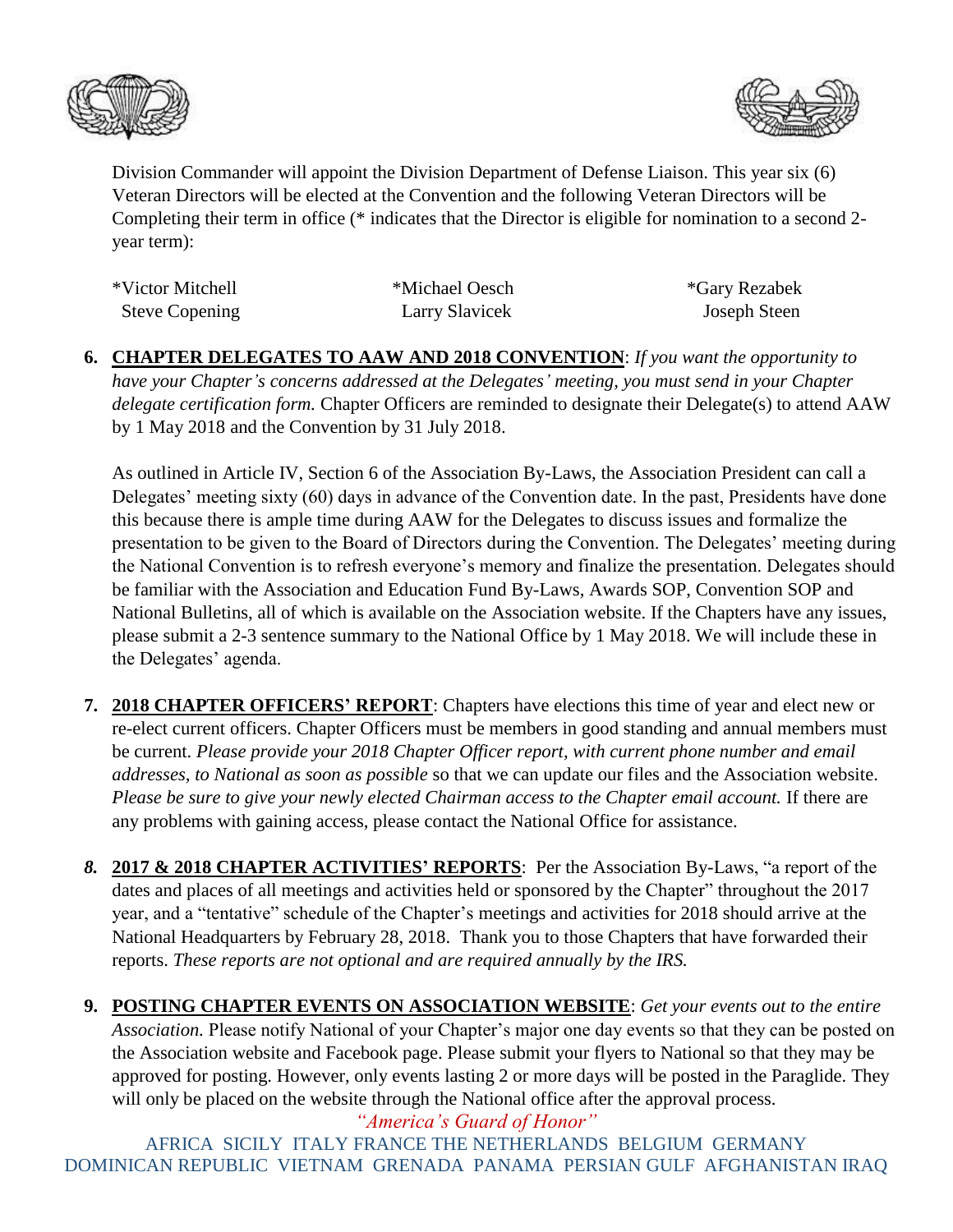



- **10. STATUS OF CHAPTER 501(c)19 TAX EXEMPT STATUS WITH THE IRS:** *Still waiting.* We have not yet received the 501(c) 19 approval letters for the Chapters, but we will let you know as soon as they are granted, and send each chapter their tax exempt status letter for inclusion in their records. This is a great step forward for the Association, and we expect it to lead to a greater ability in our requests for donations. Thank you to everyone who helped the Association in making this possible.
- **11. CHAPTER PORTION OF MEBERSHIP DUES VIA PAYPAL:** At the end of January 2018, we will again be sending out the Chapter portion of membership dues to the Chapters. If your PayPal account was not set up in the past and your funds were returned to us, those funds will be included in the January funds so that you will not lose any of the funds due to you. Please ensure your PayPal accounts are set up so that your funds will clear quickly. You will receive a notice in your Chapter email account letting you know that the funds are available for you to accept and transfer to your account. We will only be making payments to the Chapters through PayPal and will not be issuing checks anymore. If your account is not set up by January, and the money is returned to us by PayPal, we will hold your funds for you until you are able to set up your account and then reissue your payments to you when the next funds are issued in July 2018. You will not lose the money. If you still have any questions or need help in setting up your account, please call us, and we will assist you. All this information has been previously sent to all the Chapter Chairmen, including tutorials on accessing your Association email accounts and tutorials on setting up your PayPal accounts to only receive payments to your bank account, without having to register any credit card, but if any Chairmen has not received this information please call us so we can get the information to you. We appreciate the help from all the Chapters who have completed this transition, and are ready to help any others who may still be having some problems.
- **12. 2017 CHAPTER FINANCIAL STATEMENTS**: 2017 Chapter Financial Statements, which are required to be furnished by all Association Chapters for inclusion in the Association Group Federal Income Tax Return, are being emailed to all Chapter Chairmen, or their designee, by the end of January. If your Chapter files separately, please notify the National Office on Chapter letterhead signed by the Chapter Chairman.
- **13. COMBINED FEDERAL CAMPAIGN**: *Please help!* Chapters and Members are encouraged to contact local businesses for tax deductible donations for the 82<sup>nd</sup> Airborne Division Association Education Fund. The 82nd Airborne Division Association Educational Fund benefits our Dependent Children and young Paratroopers who have recently left the service and is a tax exempt organization under the provisions of Section 501(c)3 of the Internal Revenue code.
- **14. SPRING 2018 PARAGLIDE**: Please remember that submissions for the Spring edition of the Paraglide is due by 30 March 2018. Please submit your articles directly to the editor at [paraglide@holmesteads.com](mailto:paraglide@holmesteads.com)
- **15. 82d AIRBORNE ASSOCIATION USAA CREDIT CARD**: To date, we have approximately 950 cobranded cards which have helped the Association bring in approximately \$90,000 over the past several

*"America's Guard of Honor"* AFRICA SICILY ITALY FRANCE THE NETHERLANDS BELGIUM GERMANY DOMINICAN REPUBLIC VIETNAM GRENADA PANAMA PERSIAN GULF AFGHANISTAN IRAQ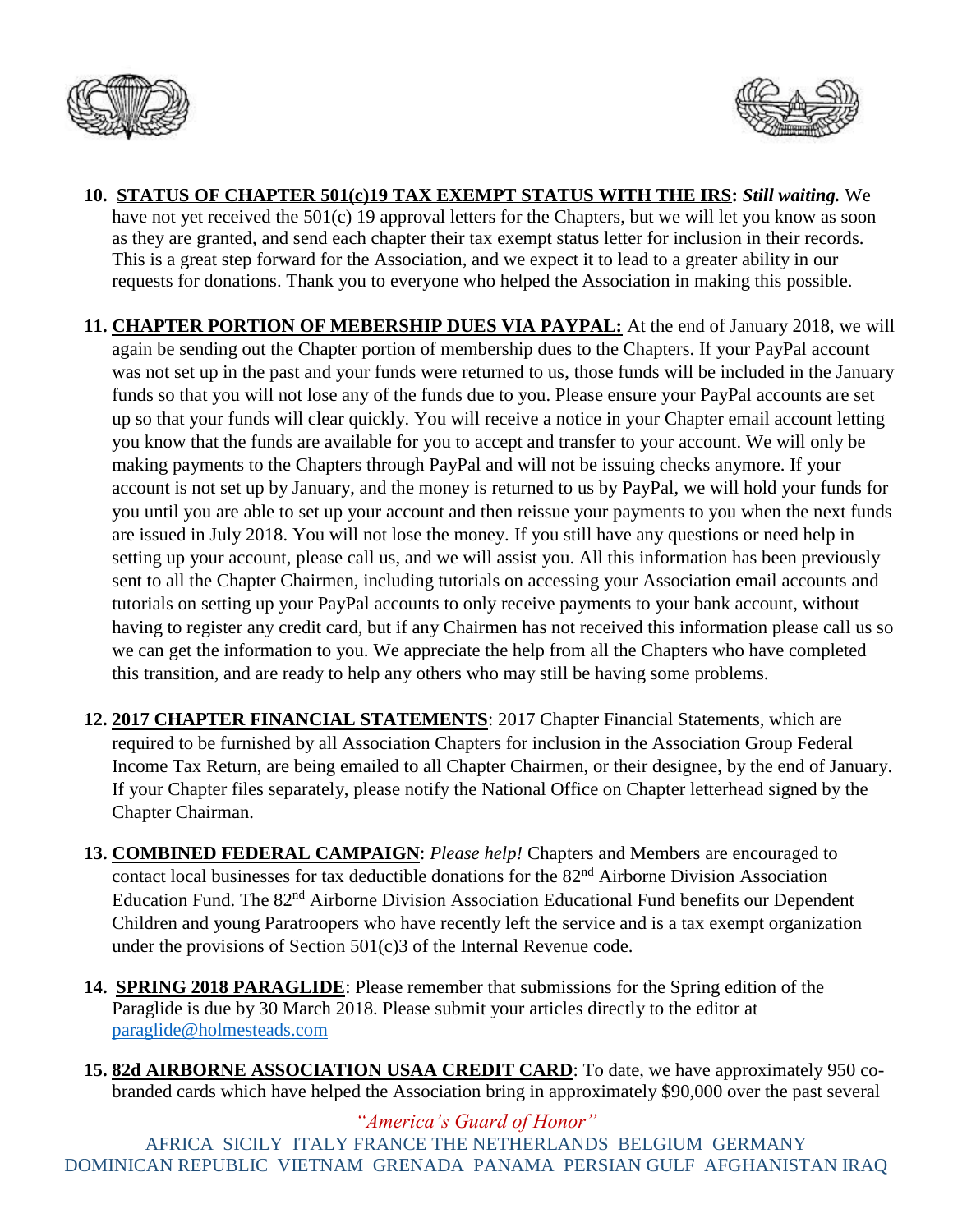



years. Please continue to support the Association by supporting the program. To get a co-branded Association card, please call 855-755-8263 or go to [www.usaa.com/82nd](http://www.usaa.com/82nd) . If you use a credit card, please choose the card that supports the Association

- **16. E-NEWS BULLETIN**: *Get Army and Airborne related news directly to your emails!* Members who have shared their email address with the Association receive our E-news bulletin which contains informative articles about the 82nd Airborne Division, the Airborne community, the Military, Veterans issues, and even Association related articles and information. If you don't already receive this important and informative bulletin, please send us your email address so that we can add you to the list. Although we have had requests, we are only offering this benefit to our Association members. Sign up today and keep up to date on Airborne issues!
- **17. ATTENDANCE OF NATIONAL OFFICERS**: Act now to request the attendance of the Association President to your Chapter events. Please send invitations by mail or email and send a copy to the Executive Director. Requests for participation of National Officers in Chapter or Regional events should be coordinated with the respective Officer(s) and submitted in writing to the Executive Director of the Association. Please allow as much lead time as possible so that the Officer(s) can plan ahead. Please remember that all events can be published in the Paraglide and on the Association website (Events).
- **18. MISSISSIPPI CHAPTER REQUEST: This message is for any members of the Mississippi Chapter.** The Officers of the Mississippi Chapter are unable to continue in their positions and have been unable to find replacements. If there is any member of the Mississippi Chapter who wants to help to keep this Chapter from closing by assuming an Officer position please contact the National Office.
- **19. WITHIN THE DIVISION AND FORT BRAGG**: Please visit the following 82d Airborne Division websites to find out what is happening within the Division and sign up for our E-News bulletin: <http://www.dvidshub.net/image> and [http://www.bragg.army.mil/82nd/pages/default.aspx.](http://www.bragg.army.mil/82ND/Pages/default.aspx) Also, don't forget to check out the Division's Facebook page<https://www.facebook.com/82ndAirborneDivision>
- **20. ASSOCIATION UPCOMING EVENTS**: *Support our Chapters.* Please announce the following upcoming regional events at Chapter meetings, via the Chapter newsletter and website. Registration and information on these events were published in the Paraglide and also on the Association's website at the following link [www.82ndairborneassociation.org/events.html.](http://www.82ndairborneassociation.org/events.html) If you would like to have the Association President or Executive Director attend your event, please send an invitation to the National office in enough time for us to plan and we will do our best to attend.
	- a. 10<sup>th</sup> Anniversary Hilton Head Weekend, 22-25 February 2018 is at Hilton Head Island, SC and is hosted by the Ben Vandervoort All Airborne Chapter. POC is Bill Eberle 843-682-4171. The host hotel is **Hilton Head Marriott Resort & Spa** 888-511-5086 or online at <http://cwp.marriott.com/hhhgr/82ndairborne>
	- b. Airborne Awards Festival, 18-21 April 2018 is in Columbus, GA and is hosted by the Donald D. Lassen All Airborne Chapter. POC is Al Fracker: 770-841-4345. The host hotel is the **Best Western Plus**: 706-507-1111.

*"America's Guard of Honor"* AFRICA SICILY ITALY FRANCE THE NETHERLANDS BELGIUM GERMANY DOMINICAN REPUBLIC VIETNAM GRENADA PANAMA PERSIAN GULF AFGHANISTAN IRAQ